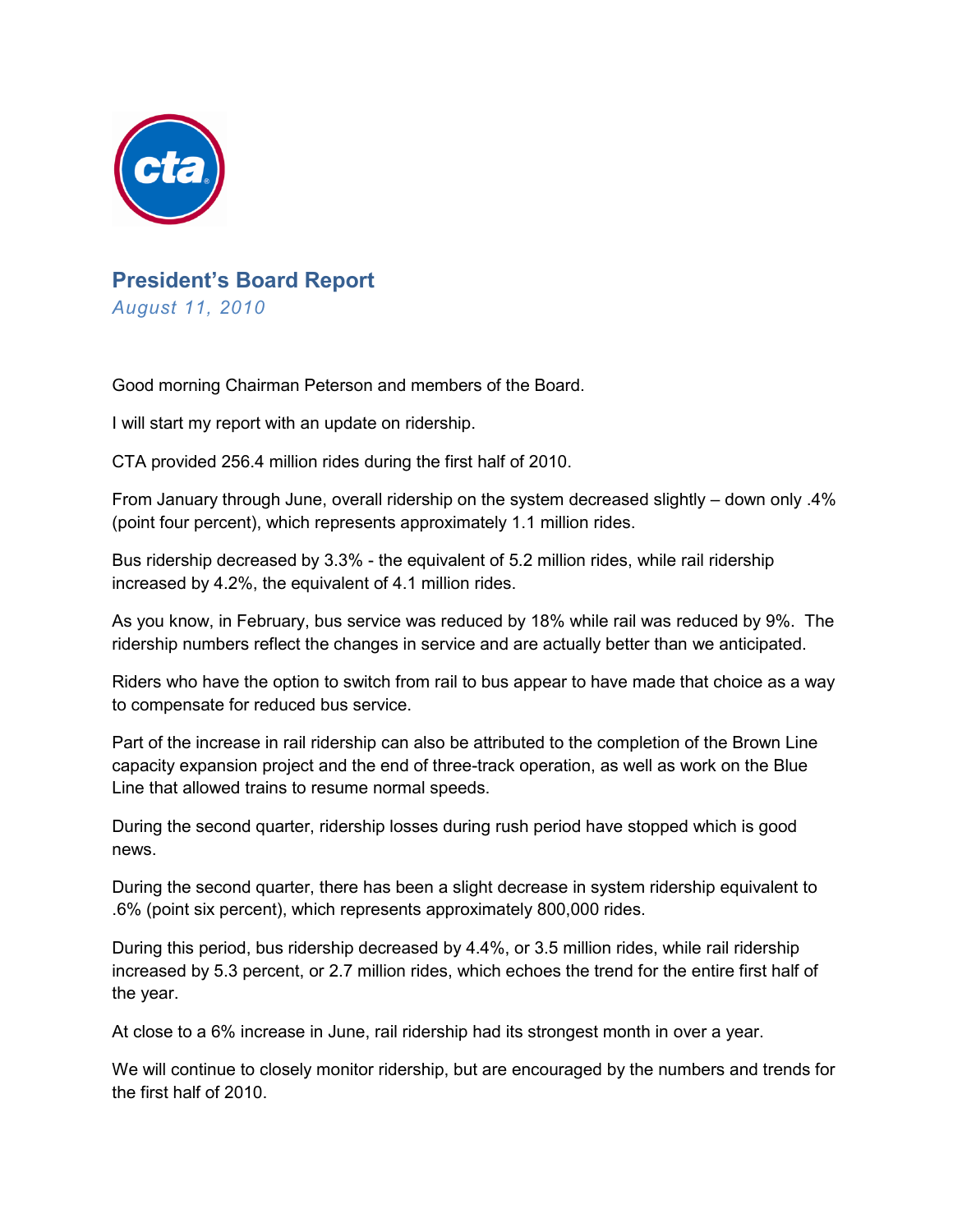I want to thank riders for continuing to choose CTA.

Two weeks ago Chairman Peterson, Director Grimshaw, Director McClain, and I joined Governor Quinn at the  $63<sup>rd</sup>/Ashland Green Line station to announce a much needed $253$ million infusion of capital funding for the CTA.

 $\overline{\phantom{a}}$ 

The funding will allow CTA to move forward with several projects.

At Ashland/63<sup>rd</sup>, we'll use funds to renew the rail track and structure.

Part of the track work will replace deteriorated ties, which will remove slow zones and help prevent new ones. We also will conduct structure work and replace the roof of the stationhouse.

This will be a very important investment for the station and the Englewood community.

The stations along the Pink Line and at Howard—or the more recent renovations at 18 stations along the Brown Line are excellent examples of what is possible when capital funding is available.

This funding will be used to make repairs throughout the system including improving the ventilation system in the subways, replacing track on the Loop elevated and Dan Ryan branch of the Red Line and repairing and renovating some of the oldest stations on the Red Line.

As much as we have done and plan to do, there always is more to be done.

Mass transit in Northeastern Illinois—and specifically the City of Chicago, is vital to the economic health of the region. CTA provides 1.7 million rides per day taking people to and from work, school, doctor's appointments and all of the other places we go as part of our daily lives.

We are grateful to the Governor for this promised funding and look forward to working with him and other legislative leaders to make improvements that enhance CTA's public transit system and put people to work.

We talk regularly with state and federal officials to continue discussions around CTA's operating and capital funding needs. Last month, an FTA Roundtable was held here in Chicago and as part of these meetings, discussions focusing on the current condition and needs for CTA's system took place along with a tour that demonstrated those points.

Monitoring CTA's financial status and navigating through it continues to be a daily task and one of critical importance. We rely on receiving funding promptly and at the same levels as budgeted.

Due to the state's own financial challenges, they are behind on Public Transportation Fund and Reduced Fare Reimbursement payments to the RTA. So, we continue to watch our own expenditures very carefully, while working with the State and the RTA to make sure CTA receives the resources it is due and that it needs to run the system.